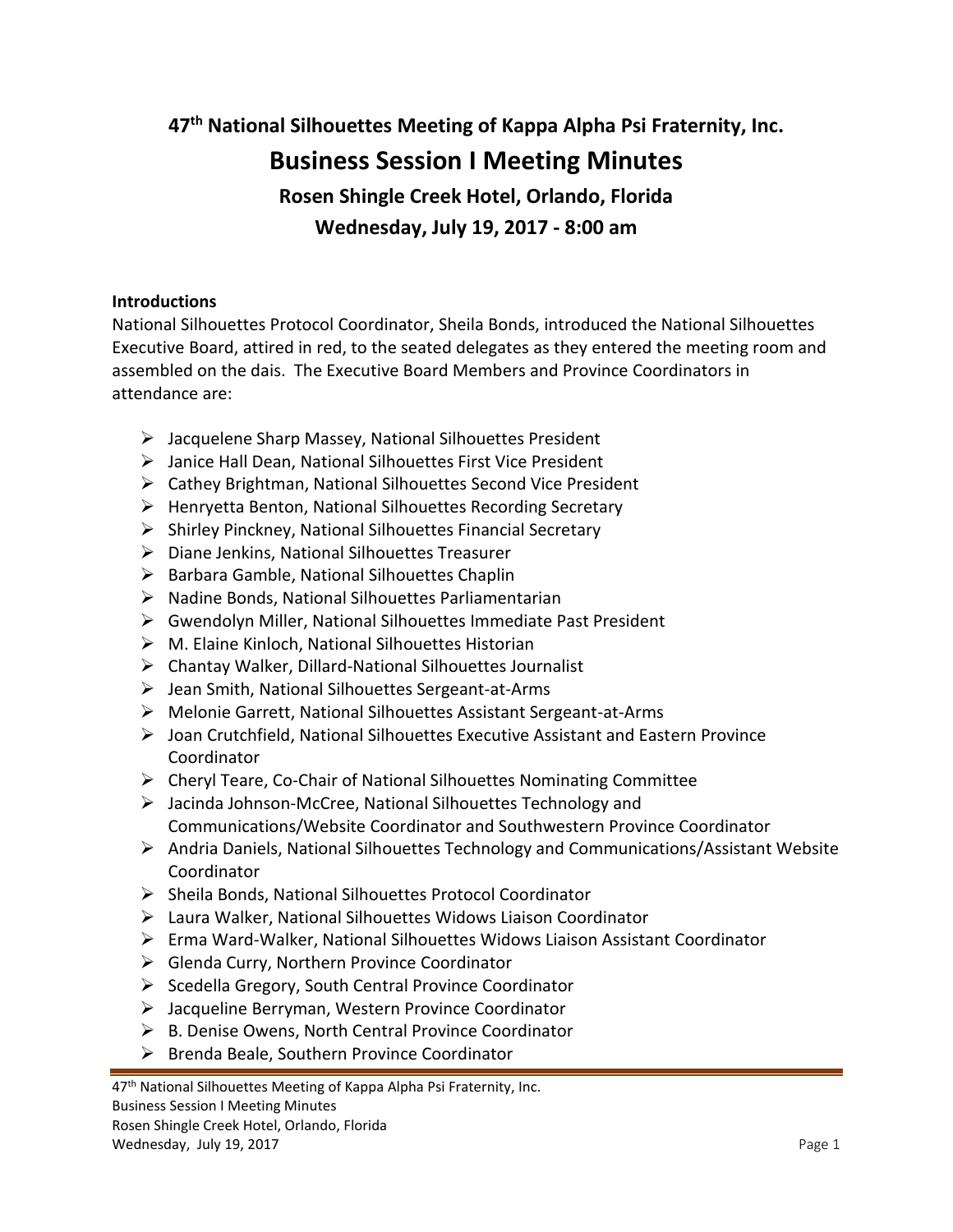- $\triangleright$  Anita Shelton, Middle Western Province Coordinator
- $\triangleright$  Katina Gamble, Middle Eastern Province Coordinator
- $\triangleright$  Patricia Bennett, Northeastern Province Coordinator Representative
- $\triangleright$  Kimberly Lattimore, Southeastern Province Coordinator
- $\triangleright$  Jennifer Williams, East Central Representative

The following Executive Board Members were excused from attendance from the 2017 National Silhouettes Meeting:

- Adrienne Tanner, National Silhouettes Nominating Committee Chair
- $\triangleright$  Brandi Gladden, National Silhouettes Registrar
- $\triangleright$  Zaviera Evans, East Central Province Coordinator
- $\triangleright$  Sandra Sharp, Northeastern Province Coordinator

#### **Call to Order**

National Silhouettes President, Jacquelene Sharp Massey called the First Business Session Meeting of the National Silhouettes to order at 8:23 a.m. and recalled the words of our former First Lady, Michelle Obama, who said "We should always have three friends in our lives -- one who walks ahead who we look up to and we follow; one who walks beside us, who is with us every step of our journey; and then, one whom we reach back for and bring along after we've cleared the way". As we open our minds and hearts of the business of the National Silhouettes, let us be kind, be gentle in our dialog with one another, cheer each other along and, above all, let's have fun and enjoy ourselves here in the city beautiful, Orlando.

#### **Meditation**

National Silhouettes Chaplain Barbara Gamble gave our meditation with a powerful prayer. Her prayer asked for guidance, wisdom and support as we engage in meaningful discussion. She prayed that we grow closer to one another as a group and to allow love to prevail that we may extend patience and kindness toward one another. She prayed that the Lord would continue to remind us of our service to humanity and that only what we do for Christ will last.

#### **Welcome**

The Southern Province Coordinator, Brenda Beale extended greetings from the Southern Province. Silhouette Theresa Foster, Host Chair also extended greetings to the members.

#### **Membership Report/Roll Call/Seating of Delegates**

National Silhouettes Financial Secretary Shirley Pinckney reported that as of 7/1/2017 the membership is as follows:

| <b>Silhouettes</b>     | 1,435 |
|------------------------|-------|
| Chapters               | 88    |
| <b>Voting Strength</b> | 181   |

47<sup>th</sup> National Silhouettes Meeting of Kappa Alpha Psi Fraternity, Inc. Business Session I Meeting Minutes Rosen Shingle Creek Hotel, Orlando, Florida Wednesday, July 19, 2017 **Page 2**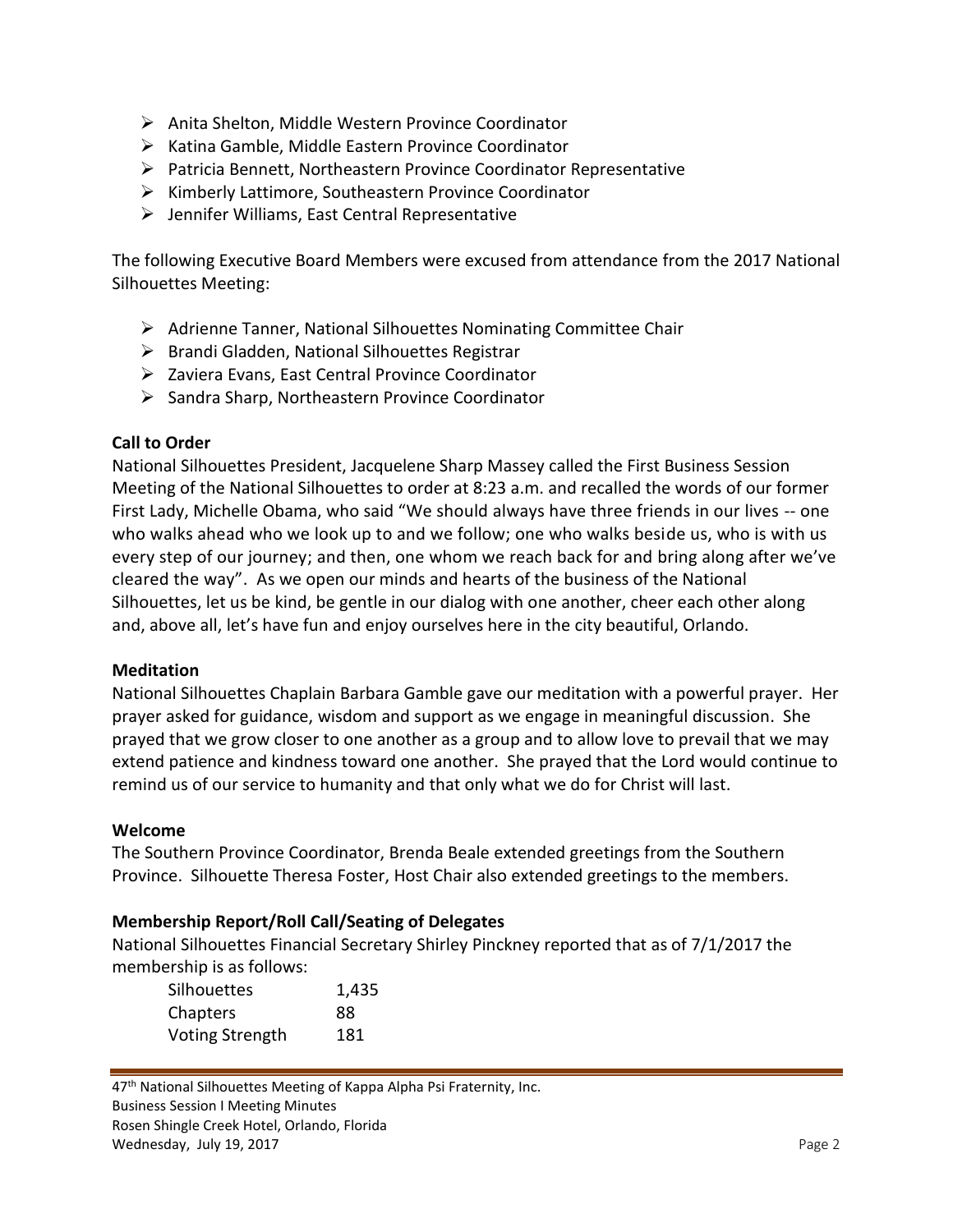Silhouette Pinckney conducted the roll call of seated delegates as follows:

Anchorage (AK), Ann Arbor-Ypsilanti-Inkster (MI), Arlington Grand Prairie (TX), Augusta (GA), Baltimore (MD), Baton Rouge (LA), Birmingham (AL), Bowie-Mitchellville (MD), Carrollton-Douglasville (GA), Charleston (SC), Charlotte (NC), Chesapeake-VA Beach (VA), Cleveland (MS), Columbia (MD), Columbia (SC), Columbus (OH), Dallas (TX), Daytona Beach (FL), Decatur (GA), Decatur-Athens (AL), Denver (CO), Detroit (MI), Durham (NC), Germantown (TN), Hampton-Newport News (VA), Hattiesburg (MS), Hendersonville (TN), Houston (TX), Huntsville (AL), Indianapolis (IN), Jacksonville (FL), Long Beach/Inglewood/South Bay (CA), Los Angeles (CA), Louisville (KY), Memphis (TN), Mobile (AL), Montgomery (AL), Murfreesboro (TN), Nashville (TN), New Orleans (LA), Orlando (FL), Petersburg (VA), Philadelphia (PA), Portsmouth (VA), Riverside (CA), Silver Spring (MD), St. Louis (MO), Syracuse (NY), Tampa (FL), Upper Marlboro/Waldorf (MD), Washington (DC) Wilmington (DE), 32 Members-at-Large. Membership Talley: 59 Chapters, 1 member at large, 140 votes

President Massey reviewed the voting membership previously reported by Silhouette Pinckney as follows:

- $\geq 1,435$  as of 7/1/2017
- $\geq$  32 members at large
- $\geq$  88 chapters
- $\triangleright$  voting strength of 181

The voting matrix of 181 votes is based on all of the chapters. Since all of the chapters are not in attendance at this meeting, the number of votes will be comprised of only those delegates and chapters present at this National Silhouettes meeting.

# **National Silhouettes Partnership Report**

In 2015, the National Silhouettes, at the bidding of Grand Polemarch Thomas Battles, identified a Safe to Sleep Campaign with Dr. Stacy Scott, Ph.D., MPA, LSW, Consultant, Eunice Kennedy Shriver National Institute of Child Health and Human Development working with the members of Kappa Alpha Psi Fraternity, Inc. President Massey acknowledged Silhouette Janice Hall Dean who was appointed as the National Silhouettes Health and Wellness Coordinator who then solicited Health and Wellness Coordinators from each of the twelve Provinces. Dr. Scott gave an overview of the Safe to Sleep initiative and gave statistics for the death rate of Sudden Infant Death Syndrome. First Lady Geraldine Battles has been our spokesperson and Saturday, July 15, 2017, 25 cribs were given to the community of Orlando, FL for this effort. A video presentation of the Safe to Sleep initiative was presented. The video was paused because of the touching and emotional response it elicited and will be continued at the banquet.

The 29<sup>th</sup> Grand Polemarch, Howard L. Tutman, Jr.'s wife, Silhouette Carolyn Tutman was recognized as being in attendance at the meeting.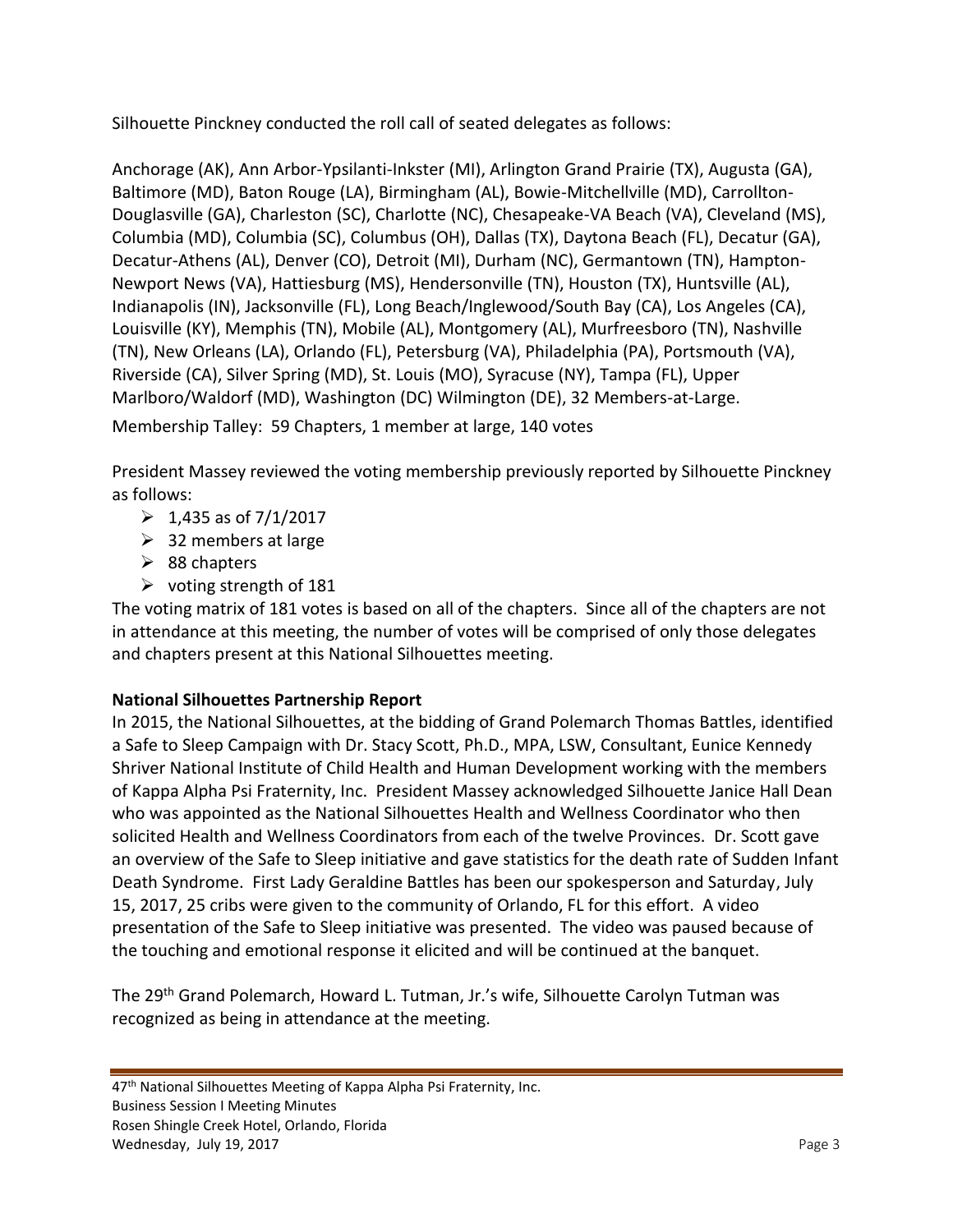Dr. Stacy Scott was presented with a plaque commemorating her work with the Kappas and the Silhouettes on the Safe to Sleep Initiative. First Lady Silhouette Geraldine Battles will be presented with a plaque recognizing her service on the Safe to Sleep Initiative at the banquet.

# **Registration Report**

Co-Chair, Local Planning Team, Silhouette Tanya Wilson will gave the registration report as of 7/19/2017

| Diamond Silhouettes            | 231 |
|--------------------------------|-----|
| Widows                         | я   |
| <b>Executive Board Members</b> | 26  |
| <b>Delegates</b>               | 73  |

President Massey informed the body that with more than one quarter of the members present, a quorum has been established.

# **Meeting Rules and Regulations**

National Silhouettes Parliamentarian Nadine Bonds presented and read the Rules of Order for the  $47<sup>th</sup>$  National Silhouettes meeting. (See page 27 in the program book) There was unanimous consent to accept the meeting rules and regulations for the  $47<sup>th</sup>$  National Silhouettes Meeting.

#### **Adoption of the Agenda**

National Silhouettes President Jacquelene Massey addressed the adoption of the agenda and cited a point of privilege to allow the National Silhouettes First and Second Vice Presidents to present their reports listed in the Program Information Book. Delegate Marti Forichon Chapman, Jacksonville, Florida Chapter, Southern Province, moved to accept the agenda found on page 32 of the Program Book, including the two additions to the agenda. The motion was seconded.

Ayes - Unanimous Nays – None The motion was carried.

# **Adoption of 2015 Minutes**

National Silhouettes Recording Secretary Henryetta Benton presented the 2015 minutes for approval. The minutes have been posted on the National website for members only since May 2017 and transmitted to the Executive Board, Vice Presidents for distribution to their respective Province Coordinators, Chapter Presidents and Delegates, without objection the National Recording Secretary will not read the minutes, but recommend that the minutes be approved with corrections or additions. There were no objections. The National Recording Secretary recommended that the minutes be approved. Delegate Carrie Paster, Detroit, Michigan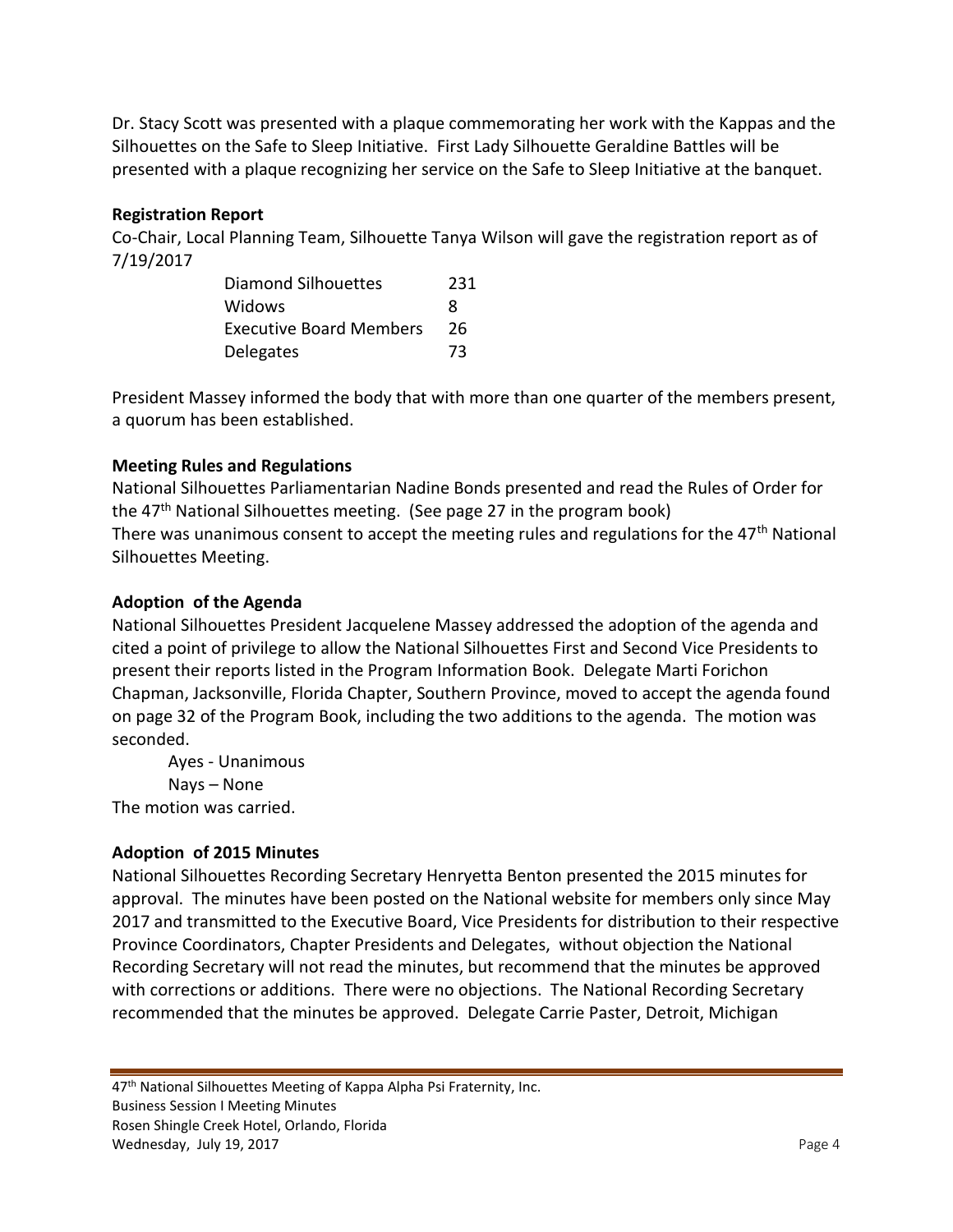Chapter, Northern Province, moved that we adopt the minutes as presented. The motion was seconded.

Ayes – Unanimous Nays – None The motion was carried.

#### **Vice Presidents Reports**

President Massey introduced National Silhouettes Second Vice President Cathey Brightman, along with the Province Coordinators that worked directly with her: Eastern Province - Joan Petite Crutchfield; Middle Western Province - Anita Shelton; Middle Eastern Province - Katina Gamble; Northeastern Province - Patricia Bennett; Southeastern Province - Kimberly Lattimore. Vice President Brightman referred the body to their reports on pages 81-92 of the Program Book.

President Massey introduced National Silhouettes First Vice President Janice Hall Dean, along with the Province Coordinators that worked directly with her: Southwestern Province - Jacinda Johnson-McCree; Northern Province -Glenda Curry; South Central Province -Scedella Gregory; Western Province -Jacqueline Berryman; North Central Province - B. Denise Owens; Southern Province - Brenda Beale. Vice President Hall Dean referred the body to their reports on page 63-80 of the Program Book.

# **Official Reports**

#### **Treasurer's Report**

National Silhouettes Treasurer Diane Jenkins referred the body to her printed report. (See attached Report.) There is no detailed budget to report at this time. Preparation of the budget is deferred to the new administration.

Questions from the floor concerning the amount of the 2015 National Silhouettes meeting held in New Orleans, LA. Additional questions were posed concerning the purpose of maintaining a savings account and the need to solicit monies from the Silhouettes if a savings account is available. Clarification was made regarding the monies raised to commemorate the National Silhouettes 70<sup>th</sup> Anniversary in 2017.

Delegate Althea Johnson, Hampton/Newport News VA Chapter, asked for clarification on the amount the Silhouettes donate to the Kappa Foundation. President Massey explained the \$5.00 portion of the National Silhouettes dues that is reserved for the Foundation. In addition, in 2015 Silhouettes (individual, chapter and Province) were asked to donate \$70 for the purpose of increasing our donation the Kappa Foundation during the Grand Chapter meeting in 2017. The monies raised thus far will be presented to the Foundation at the luncheon. The President's Circle Anniversary Reception, recognition gifts for Silhouettes and any expenses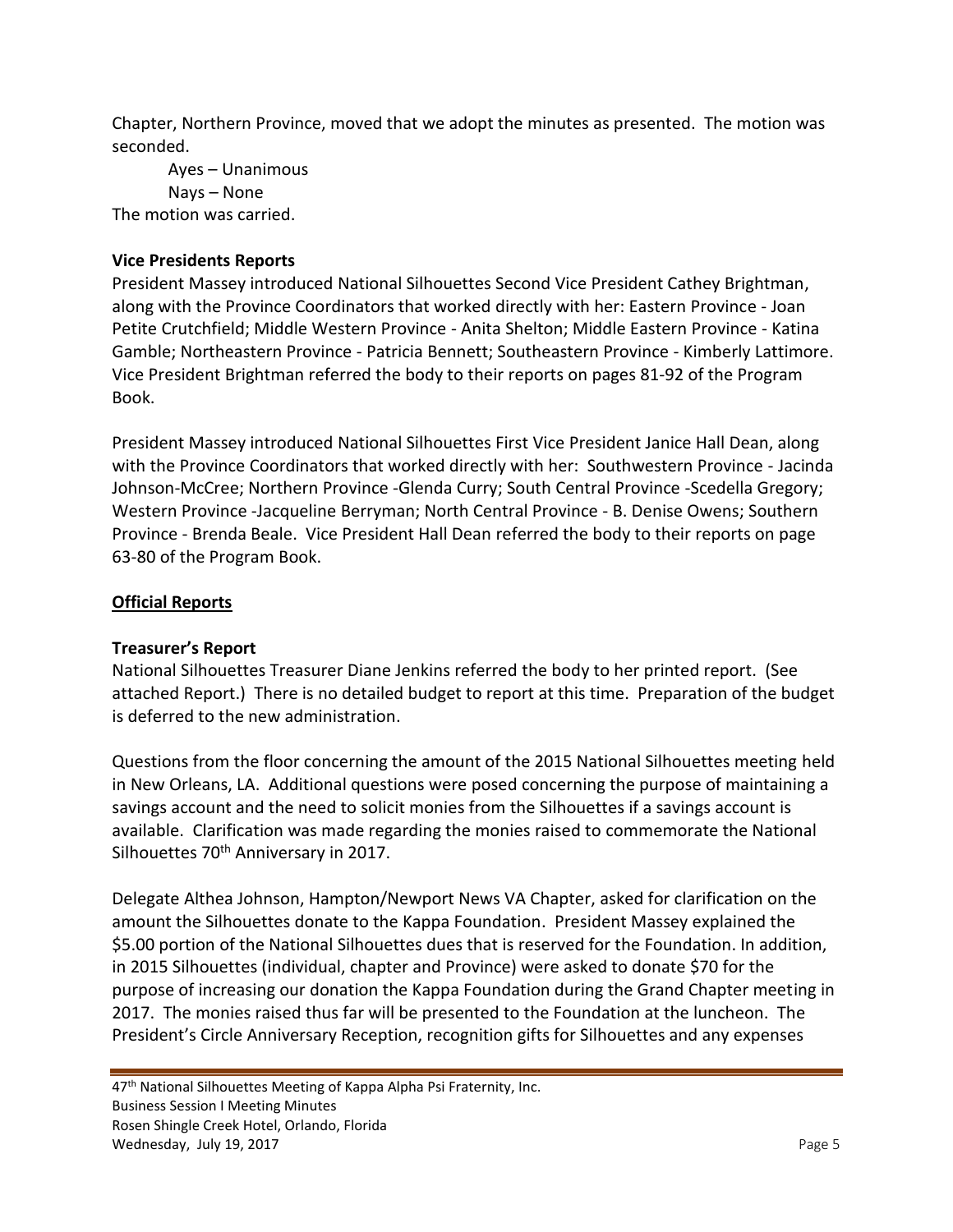related to that event will be paid from the monies received for that effort. President Massey further clarified that expenses the Host Chapter incurs for a National Silhouettes meeting may need supplementing from the National Silhouettes treasury.

Delegate Sharon Bryant, Wilmington, Delaware Chapter, Northeastern Province asked what is the purpose of a savings account? Silhouette Jenkins responded that the savings account is to ensure that funds are available in case of a financial emergency.

President Massey indicated that the Treasurer's Report will be filed for audit.

Announcements: all have badges please wear at all meetings

# **Nominating Committee Report**

National Silhouettes Nominating Committee Co-Chair Cheryl Teare presented the nominations for offices. Silhouette Teare reminded all present that is to be no campaigning in the meeting room for election of officers.

Nominations for offices are as follows:

 $\triangleright$  National Silhouettes President-Jacqueline Berryman (Western Province) Janice Hall Dean (Southern Province) *No further nominations from the floor*

- $\triangleright$  National Silhouettes Second Vice President Anita McCollum Shelton (Middle Western Province) Shirley Pinckney (Eastern Province) *No further nominations from the floor*
- $\triangleright$  National Silhouettes Financial Secretary Kathie F. Marsh (Southern Province) *No further nominations from the floor*

National Silhouettes Nominating Committee

Silhouette Teare moved to accept the 5 Silhouette members who submitted their credentials to serve on the nominating committee. Two members will serve a 4-year term and 3 members will serve a 2-year term. The members of the committee will elect a chairman to serve on the Executive Board. The nominating committee recommends that the two members with the highest number of votes will serve for the 4-year term and the remaining 3 members will serve a 2-year term. No second is needed for this motion.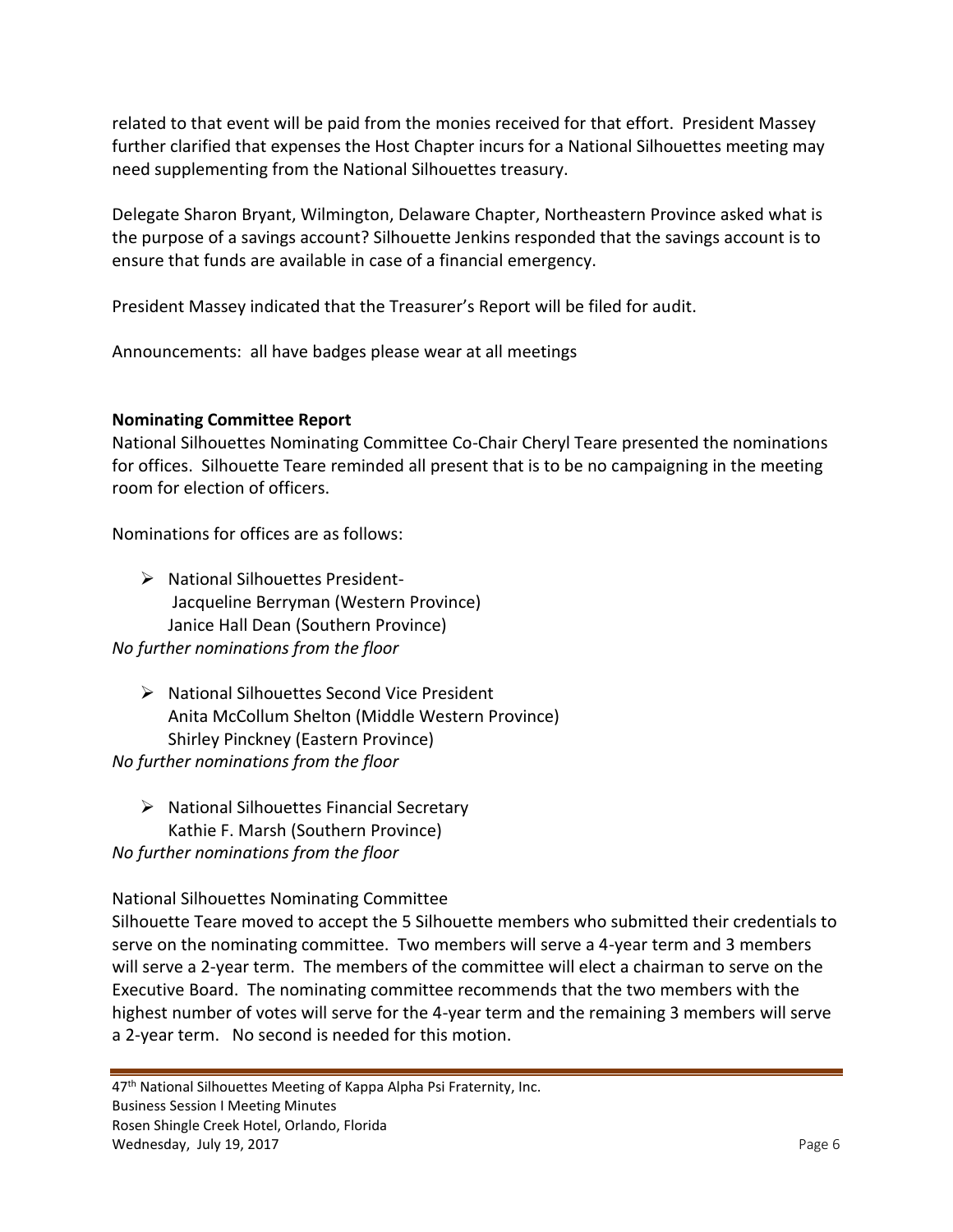Ayes – Unanimous Nays – None

The motion was carried.

 $\triangleright$  National Silhouettes Nominating Committee Audrey Bennett (Eastern Province) Sheila Bonds (North Central Province) Joan Crutchfield (Eastern Province) Andria Daniels (Southeastern Province) Evelyn Storrs (Eastern Province)

*No further nominations from the floor*

 $\triangleright$  National Silhouettes Chaplain

No nominations have been received

Nomination from the floor by Delegate Johnetta Ewell, Chesapeake/Virginia Beach, VA, Chapter, Eastern Province

Treva Pettis, Charlotte, North Carolina Chapter, Middle Eastern Province *No further nominations from the floor*

Silhouette Pettis was instructed to provide her credentials to the Nominating Committee immediately following this meeting to ensure compliance with requirements to run for this office.

All candidates will address the members and delegates this afternoon. Voting will occur July 20, 2017.

Silhouette Teare thanked the members of the committee for their hard work; in particular, co-Chair, Adrienne Tanner, Patricia Bass, Gwen Miller and Maria George. President Massey acknowledged and thanked Silhouette Teare for assuming the responsibilities of chairing the committee when Silhouette Tanner was unable to attend this meeting.

President Massey acknowledged Silhouette Jacinda Johnson McCree to review on-line access to the election guide, bylaw amendments, the 46<sup>th</sup> National Silhouettes meeting minutes and profiles of the candidates. (See page 94 in the Program Book)

# **Committee Reports/Updates**

# **Evaluation Process**

Evaluations Committee Chair Jacqueline Wilcher referenced the Evaluations forms located in the Program Book (see pages 119 – 123); electronic evaluations are also available. Feedback from all attendees is important for future conferences. Silhouette Wilcher acknowledged the committee members - Linda Peters, Dr. Mildred Bright and Tina Daniels as well as Silhouette Joan Crutchfield and President Jacquelene Massey for their support.

47<sup>th</sup> National Silhouettes Meeting of Kappa Alpha Psi Fraternity, Inc. Business Session I Meeting Minutes Rosen Shingle Creek Hotel, Orlando, Florida Wednesday, July 19, 2017 **Page 7** Page 7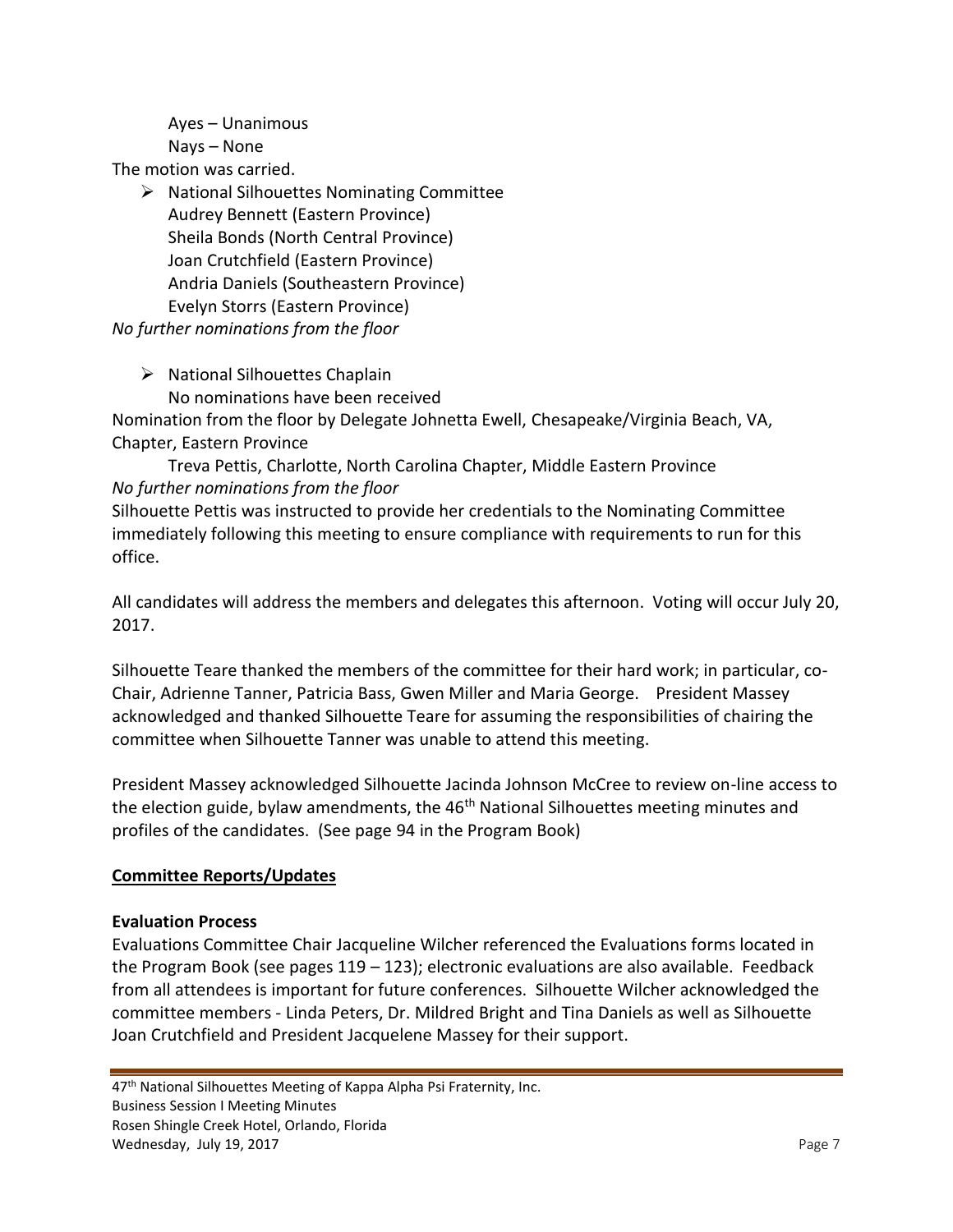# **Widows Liaison Coordinators**

National Silhouettes Widows Coordinators, Laura Walker and Erma Ward-Walker reported that the correct number of Silhouette is 86. Also, amend and add the name of the East Central Province Widows Liaison chaired by Silhouette Zaviera Evans-Johnson. (See Page 50 in the Program Book)

# **Chapter Charter Project/Anniversary Gallery**

National Silhouettes Historian M. Elaine Kinloch reported on the Chapter Charter Project. Silhouette Kinloch designed the 70<sup>th</sup> Anniversary Logo used to brand important paraphernalia and Meeting souvenirs for this conference meeting. (See Page 52 in the Program Book)

Charter information from the Silhouette chapters was requested. Some are missing charters so a commemorative 70th Anniversary Charter has been produced for all chapters that responded and are compiled in a book. These will be available electronically.

#### **Journalist Report**

National Silhouettes Journalist Chantay Walker Dillard has compiled a special journal commemorating the Silhouettes  $70<sup>th</sup>$  Anniversary that will be presented to all Diamond Silhouettes during this meeting.

# **2017 Anniversary Steering Committee**

2017 Anniversary Steering Committee Chair Nadine Bonds reported on the 70<sup>th</sup> Anniversary Reception planned for all Silhouettes Thursday evening. (Please see page 57 in the Program Book) Silhouette Bonds acknowledged her committee members and thanked them for their dedication and support.

#### **Ways and Means Committee**

The Ways and Means Committee Chair and Co-Chair Jacqueline Berryman, B. Denise Owens and Chantay Dillard presented their report. Silhouette Joan Crutchfield was recognized for her contribution to the committee as well as Freddi Vaughn who developed the scoring methodology. As a result of feed-back from the Silhouettes, three categories of recognition have been identified: Small Chapters – (5-14 members); Medium Chapters – (15 – 34 members); Large Chapters - (35 or more members)

The Day of Service in Orlando has been launched and this year's project is to be of assistance to the children of St. Jude Hospital by targeting support to provide books and toys for their library and toy room.